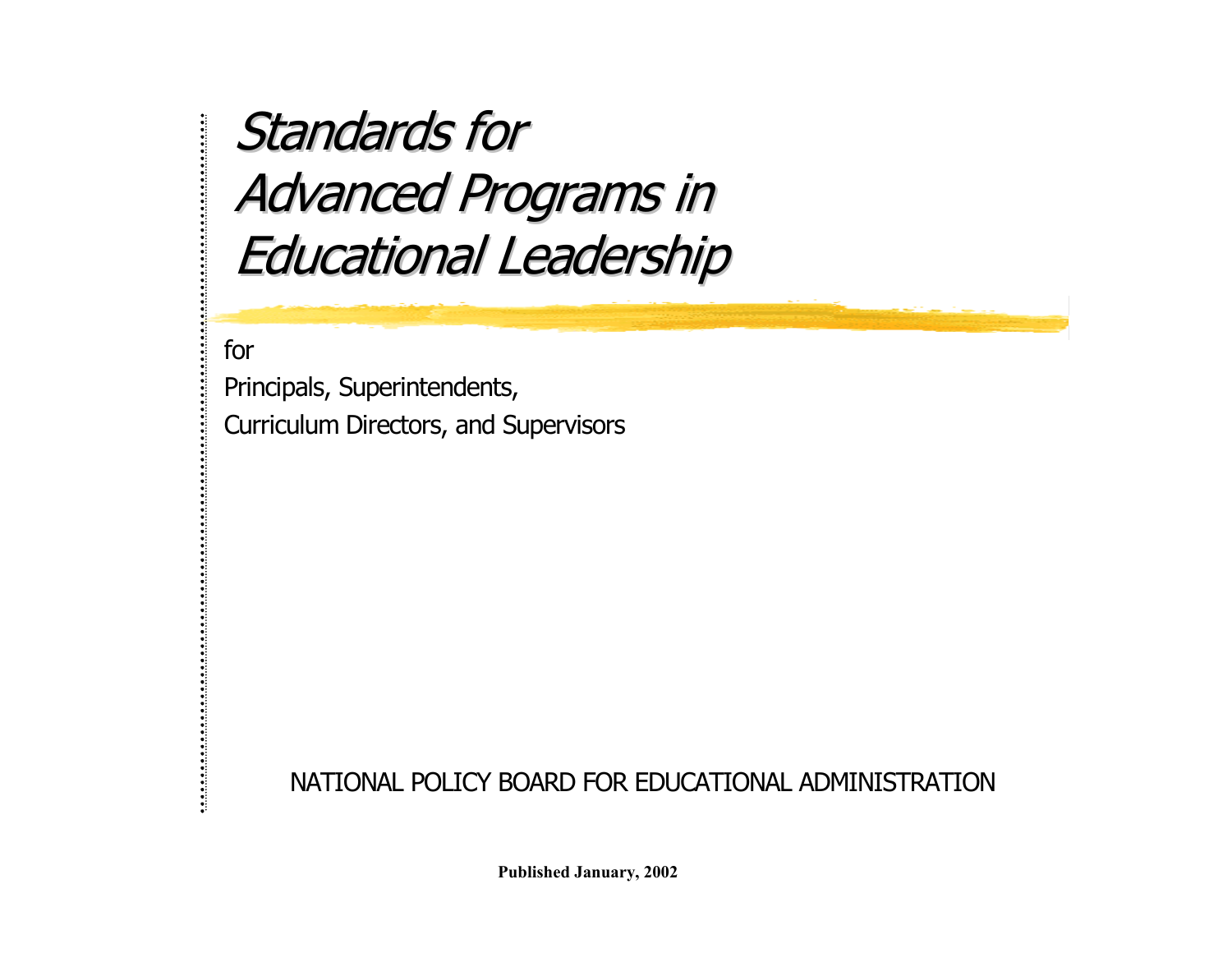**Standard 1.0: Candidates who complete the program are educational leaders who have the knowledge and ability to promote the success of all students by facilitating the development, articulation, implementation, and stewardship of a school or district vision of learning supported by the school community.** 

| <b>Elements</b>                | <b>Meets Standards for School Building Leadership</b>                                                                                                                                                                                                                                                                                                                                                                                                                                                                                                                                                                                                                                                                                                                    | <b>Meets Standards for School District Leadership</b>                                                                                                                                                                                                                                                                                                                                                                                                                                                                                                                                                                                                                                                                                                             |
|--------------------------------|--------------------------------------------------------------------------------------------------------------------------------------------------------------------------------------------------------------------------------------------------------------------------------------------------------------------------------------------------------------------------------------------------------------------------------------------------------------------------------------------------------------------------------------------------------------------------------------------------------------------------------------------------------------------------------------------------------------------------------------------------------------------------|-------------------------------------------------------------------------------------------------------------------------------------------------------------------------------------------------------------------------------------------------------------------------------------------------------------------------------------------------------------------------------------------------------------------------------------------------------------------------------------------------------------------------------------------------------------------------------------------------------------------------------------------------------------------------------------------------------------------------------------------------------------------|
| 1.1 Develop a<br><b>Vision</b> | Candidates develop a vision of learning for a school<br>a.<br>that promotes the success of all students.<br>Candidates base this vision on relevant knowledge<br>b.<br>and theories, including but not limited to an<br>understanding of learning goals in a pluralistic<br>society, the diversity of learners and learners' needs,<br>schools as interactive social and cultural systems,<br>and social and organizational change.                                                                                                                                                                                                                                                                                                                                      | Candidates develop and demonstrate the skills needed to<br>a.<br>work with a board of education to facilitate the<br>development of a vision of learning for a school district<br>that promotes the success of all students.<br>Candidates base development of the vision on relevant<br>$b_{-}$<br>knowledge and theories applicable to school-level leaders<br>applied to a school district context.<br>Candidates use data-based research strategies to create a<br>vision that takes into account the diversity of learners in a<br>district.<br>Candidates demonstrate knowledge of ways to use a<br>d.<br>district's vision to mobilize additional resources to support<br>the vision.                                                                      |
| 1.2 Articulate<br>a Vision     | Candidates demonstrate the ability to articulate the<br>a.<br>components of this vision for a school and the<br>leadership processes necessary to implement and<br>support the vision.<br>Candidates demonstrate the ability to use data-based<br>$\mathbf{b}$ .<br>research strategies and strategic planning processes<br>that focus on student learning to inform the<br>development of a vision, drawing on relevant<br>information sources such as student assessment<br>results, student and family demographic data, and an<br>analysis of community needs.<br>c. Candidates demonstrate the ability to communicate<br>the vision to staff, parents, students, and community<br>members through the use of symbols, ceremonies,<br>stories, and other activities. | Candidates demonstrate the ability to articulate the<br>a.<br>components of this vision for a district and the leadership<br>processes necessary to implement and support the vision.<br>b. Candidates demonstrate the ability to use data-based<br>research strategies and strategic planning processes that<br>focus on student learning to develop a vision, drawing on<br>relevant information sources such as student assessment<br>results, student and family demographic data, and an<br>analysis of community needs.<br>Candidates demonstrate the ability to communicate the<br>$\mathbf{c}$ .<br>vision to school boards, staff, parents, students, and<br>community members through the use of symbols,<br>ceremonies, stories, and other activities. |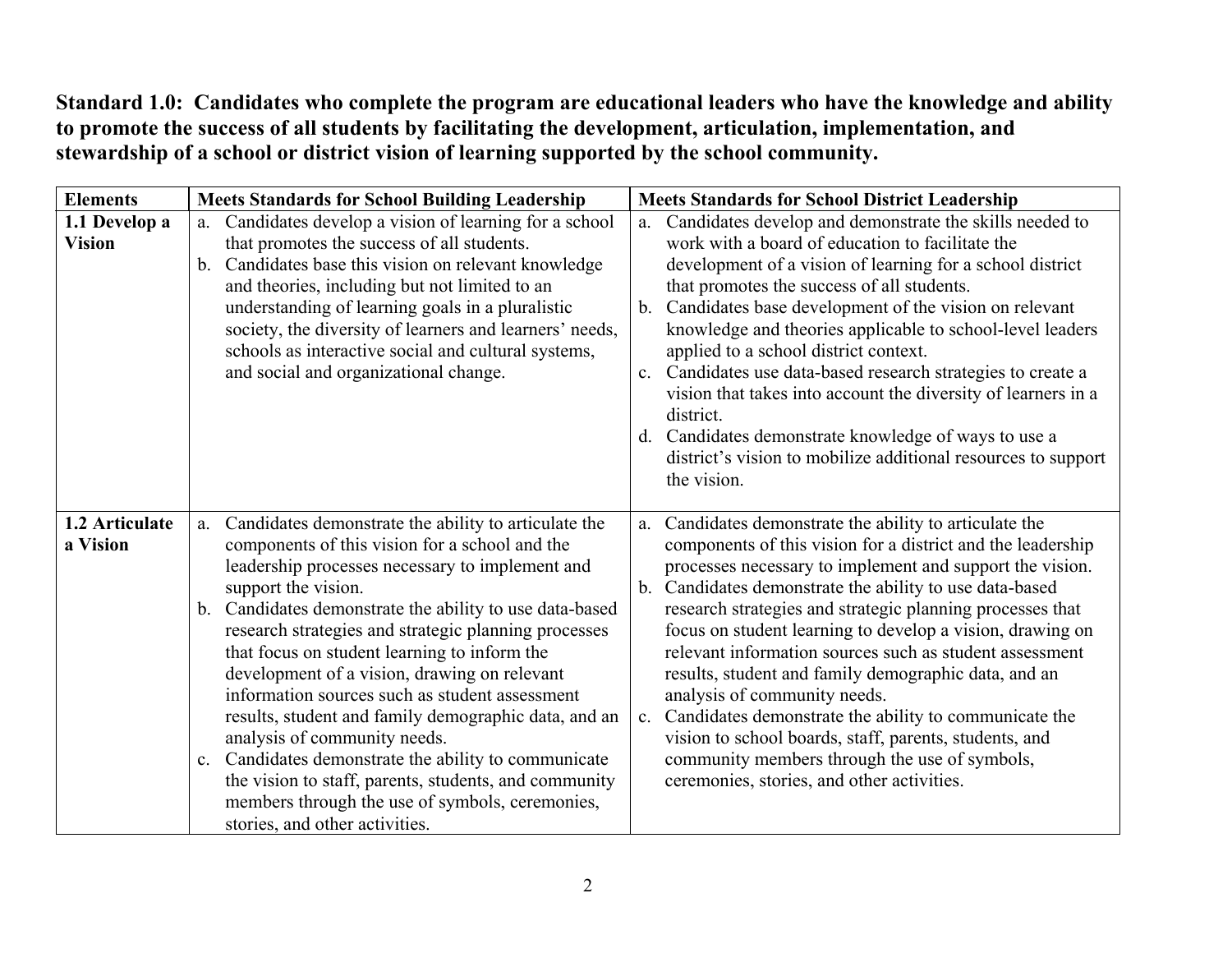| <b>Elements</b>                                                 | <b>Meets Standards for School Building Leadership</b>                                                                                                                                                                                                                                                                                                                                                                                                                                                                                                                                           | <b>Meets Standards for School District Leadership</b>                                                                                                                                                                                                                                                                                                                                                                                                                                                       |
|-----------------------------------------------------------------|-------------------------------------------------------------------------------------------------------------------------------------------------------------------------------------------------------------------------------------------------------------------------------------------------------------------------------------------------------------------------------------------------------------------------------------------------------------------------------------------------------------------------------------------------------------------------------------------------|-------------------------------------------------------------------------------------------------------------------------------------------------------------------------------------------------------------------------------------------------------------------------------------------------------------------------------------------------------------------------------------------------------------------------------------------------------------------------------------------------------------|
| 1.3 Implement<br>a Vision                                       | Candidates can formulate the initiatives<br>a.<br>necessary to motivate staff, students, and<br>families to achieve the school's vision.<br>Candidates develop plans and processes for<br>b.<br>implementing the vision (e.g., articulating the<br>vision and related goals, encouraging<br>challenging standards, facilitating collegiality<br>and teamwork, structuring significant work,<br>ensuring appropriate use of student assessments,<br>providing autonomy, supporting innovation,<br>delegating responsibility, developing leadership<br>in others, and securing needed resources). | Candidates demonstrate the ability to plan programs to<br>a.<br>motivate staff, students, and families to achieve a school<br>district's vision.<br>b. Candidates design research-based processes to effectively<br>implement a district vision throughout an entire school district<br>and community.                                                                                                                                                                                                      |
| 1.4 Steward a<br><b>Vision</b>                                  | Candidates demonstrate an understanding of the<br>a.<br>role effective communication skills play in<br>building a shared commitment to the vision.<br>Candidates design or adopt a system for using<br>b.<br>data-based research strategies to regularly<br>monitor, evaluate, and revise the vision.<br>Candidates assume stewardship of the vision<br>$c_{\cdot}$<br>through various methods.                                                                                                                                                                                                 | Candidates demonstrate the ability to align and, as necessary,<br>a.<br>redesign administrative policies and practices required for full<br>implementation of a district vision.<br>b. Candidates understand the theory and research related to<br>organizational and educational leadership and engage in the<br>collection, organization, and analysis of a variety of<br>information, including student performance data, required to<br>assess progress toward a district's vision, mission, and goals. |
| 1.5 Promote<br><b>Community</b><br>Involvement<br>in the Vision | Candidates demonstrate the ability to involve<br>a.<br>community members in the realization of the<br>vision and in related school improvement efforts.<br>Candidates acquire and demonstrate the skills<br>b.<br>needed to communicate effectively with all<br>stakeholders about implementation of the vision.                                                                                                                                                                                                                                                                                | Candidates demonstrate the ability to bring together and<br>a.<br>communicate effectively with stakeholders within the district<br>and the larger community concerning implementation and<br>realization of the vision.                                                                                                                                                                                                                                                                                     |

**Standard 1.0 Narrative Explanation:** This standard addresses the need to prepare educational leaders who value and are committed to educating all students to become successful adults. Each educational leader is responsible for creating and articulating a vision of high standards for learning within the school or district that can be shared by all employees and is supported by the broader school-community of parents and citizens. This requires that educational leaders be willing to examine their own assumptions, beliefs, and practices; understand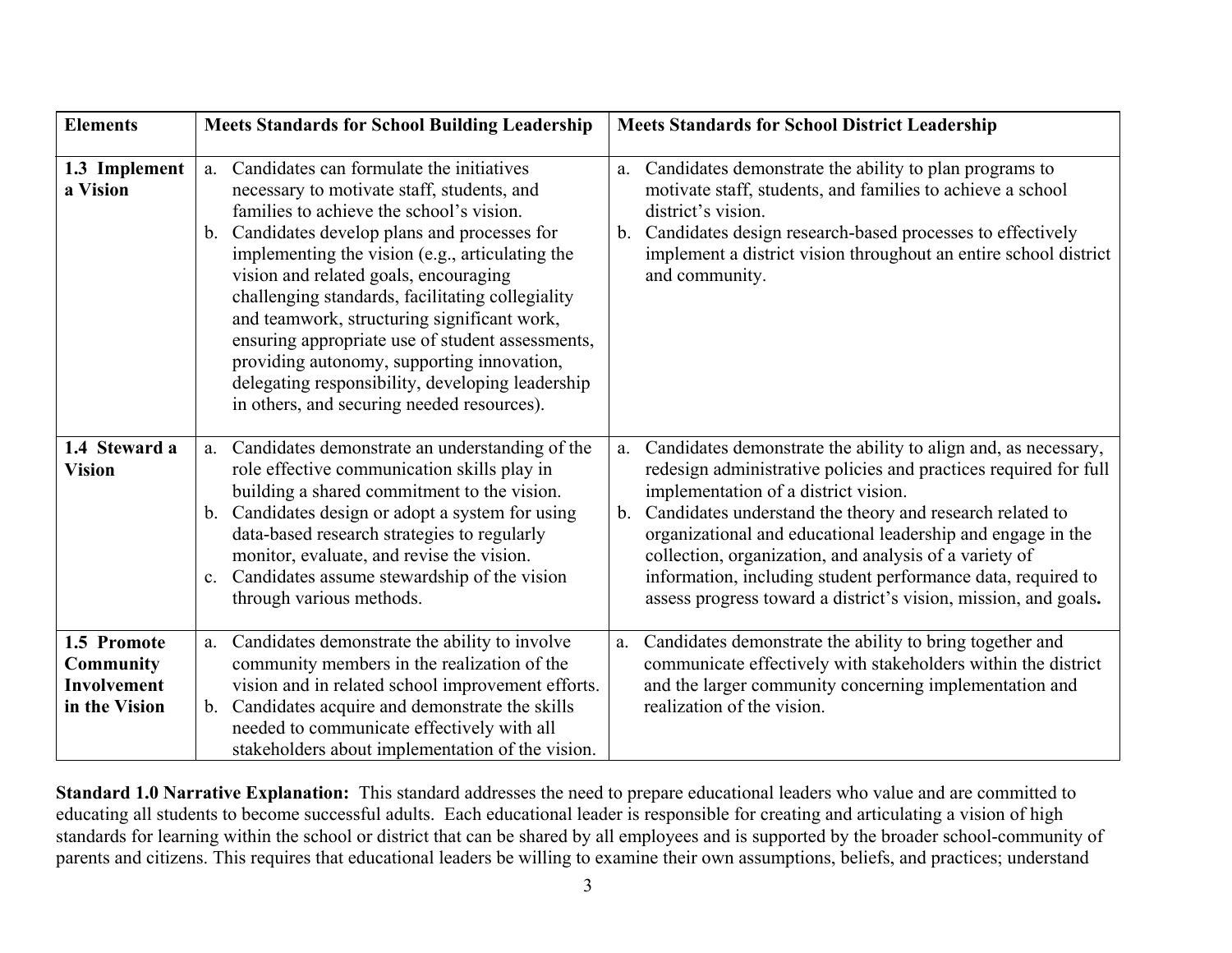and apply research; and foster a climate of continuous improvement among all members of the educational staff. Such educational leaders will commit themselves to high levels of personal and organizational performance in order to ensure implementation of this vision of learning.

### **Examples of Promising Practices for Candidate Performance Activities:**

Candidates are required to write a vision statement for a school or district, share it with the executive team in the central office or with a sitebased management team, and demonstrate how stakeholders were involved in the development.

Candidates are required to collect, interpret, and analyze school data. The analysis should reflect the candidate's understanding of the school's vision and mission statements, the level of involvement and actual contributions of the school community, and recommendations for inclusion in the school improvement plan.

Additional activities can be found beginning on page 25 of the *Instructions to Implement Standards for Advanced Programs in Educational Leadership* document*.* 

**Standard 2.0: Candidates who complete the program are educational leaders who have the knowledge and ability to promote the success of all students by promoting a positive school culture, providing an effective instructional program, applying best practice to student learning, and designing comprehensive professional growth plans for staff.** 

| <b>Elements</b>                                  | <b>Meets Standards for School Building Leadership</b>                                                                                                                                                                                                                                          | <b>Meets Standards for School District Leadership</b>                                                                                                                                                                 |
|--------------------------------------------------|------------------------------------------------------------------------------------------------------------------------------------------------------------------------------------------------------------------------------------------------------------------------------------------------|-----------------------------------------------------------------------------------------------------------------------------------------------------------------------------------------------------------------------|
| 2.1 Promote<br><b>Positive School</b><br>Culture | a. Candidates assess school culture using multiple<br>methods and implement context-appropriate<br>strategies that capitalize on the diversity (e.g.,<br>population, language, disability, gender, race,<br>socio-economic) of the school community to<br>improve school programs and culture. | Candidates develop a sustained approach to improve and<br>a.<br>maintain a positive district culture for learning that<br>capitalizes on multiple aspects of diversity to meet the<br>learning needs of all students. |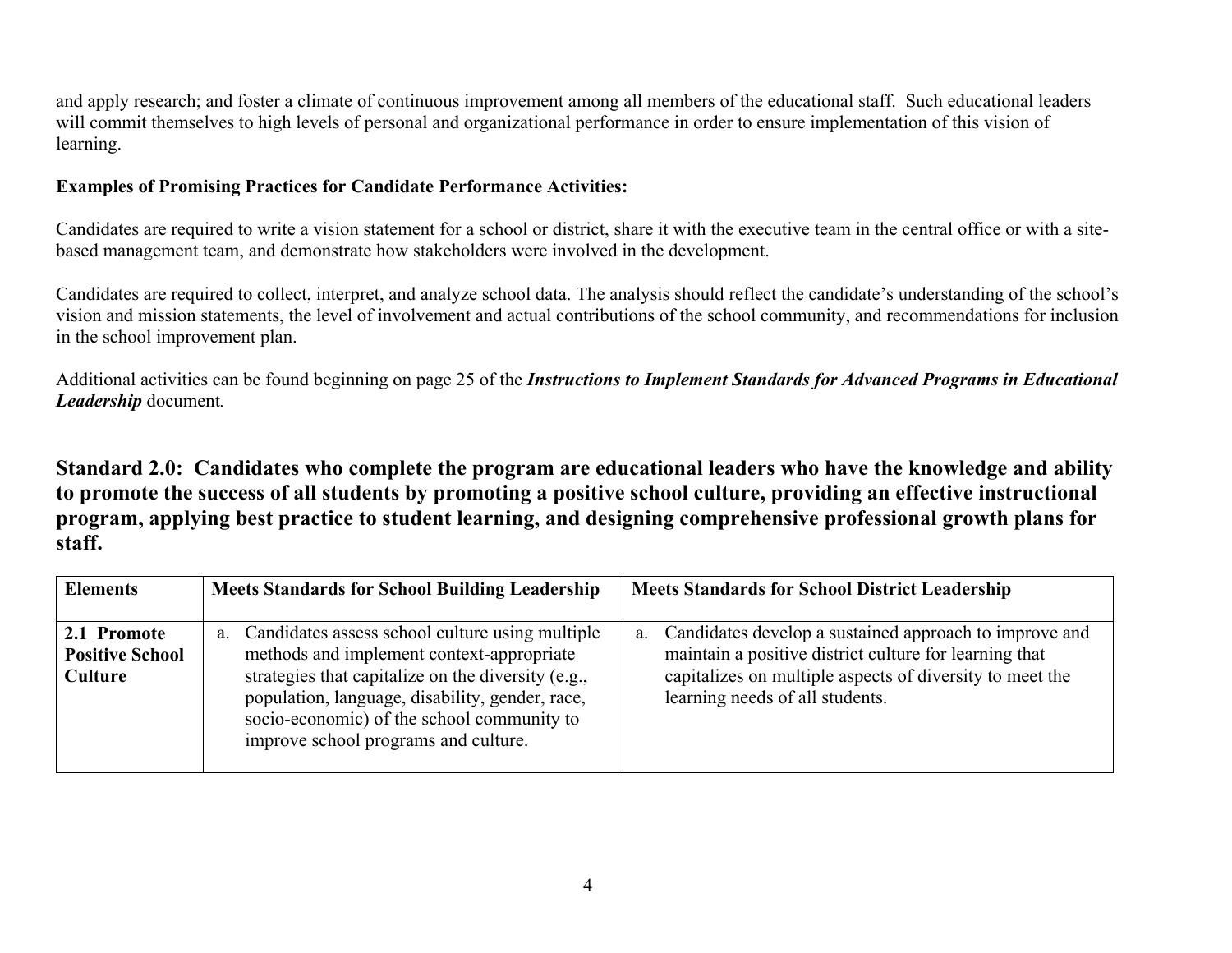| <b>Elements</b>                                                    | <b>Meets Standards for School Building Leadership</b>                                                                                                                                                                                                                                                                                                                                                                                                                                                                                                                                                                            | <b>Meets Standards for School District Leadership</b>                                                                                                                                                                                                                                                                                                                                                                                                                                                                                                                                                                                                                                                                                                                                                                                          |
|--------------------------------------------------------------------|----------------------------------------------------------------------------------------------------------------------------------------------------------------------------------------------------------------------------------------------------------------------------------------------------------------------------------------------------------------------------------------------------------------------------------------------------------------------------------------------------------------------------------------------------------------------------------------------------------------------------------|------------------------------------------------------------------------------------------------------------------------------------------------------------------------------------------------------------------------------------------------------------------------------------------------------------------------------------------------------------------------------------------------------------------------------------------------------------------------------------------------------------------------------------------------------------------------------------------------------------------------------------------------------------------------------------------------------------------------------------------------------------------------------------------------------------------------------------------------|
| 2.2 Provide<br><b>Effective</b><br><b>Instructional</b><br>Program | a. Candidates demonstrate the ability to facilitate<br>activities that apply principles of effective<br>instruction to improve instructional practices and<br>curricular materials.<br>b. Candidates demonstrate the ability to make<br>recommendations regarding the design,<br>implementation, and evaluation of a curriculum<br>that fully accommodates learners' diverse needs.<br>c. Candidates demonstrate the ability to use and<br>promote technology and information systems to<br>enrich curriculum and instruction, to monitor<br>instructional practices and provide staff the<br>assistance needed for improvement. | a. Candidates demonstrate an understanding of a variety of<br>instructional research methodologies and can analyze the<br>comparable strengths and weaknesses of each method.<br>Candidates are able to use qualitative and quantitative data,<br>b.<br>appropriate research methods, technology, and information<br>systems to develop a long-range plan for a district that<br>assesses the district's improvement and accountability<br>systems.<br>c. Candidates demonstrate the ability to use and promote<br>technology and information systems to enrich district<br>curriculum and instruction, monitor instructional practices,<br>and provide assistance to administrators who have needs for<br>improvement.<br>Candidates demonstrate the ability to allocate and justify<br>d.<br>resources to sustain the instructional program. |
| 2.3 Apply Best<br><b>Practice to</b><br><b>Student</b><br>Learning | Candidates demonstrate the ability to assist<br>a.<br>school personnel in understanding and applying<br>best practices for student learning.<br>b. Candidates apply human development theory,<br>proven learning and motivational theories, and<br>concern for diversity to the learning process.<br>c. Candidates demonstrate an understanding of<br>how to use appropriate research strategies to<br>promote an environment for improved student<br>achievement.                                                                                                                                                               | Candidates demonstrate the ability to facilitate and engage<br>a.<br>in activities that use best practices and sound educational<br>research to improve instructional programs.<br>Candidates demonstrate an ability to assist school and<br>$b_{-}$<br>district personnel in understanding and applying best<br>practices for student learning.<br>c. Candidates understand and can apply human development<br>theory, proven learning, and motivational theories, and<br>concern for diversity to the learning process.<br>Candidates understand how to use appropriate research<br>d.<br>strategies to profile student performance in a district and<br>analyze differences among subgroups.                                                                                                                                                |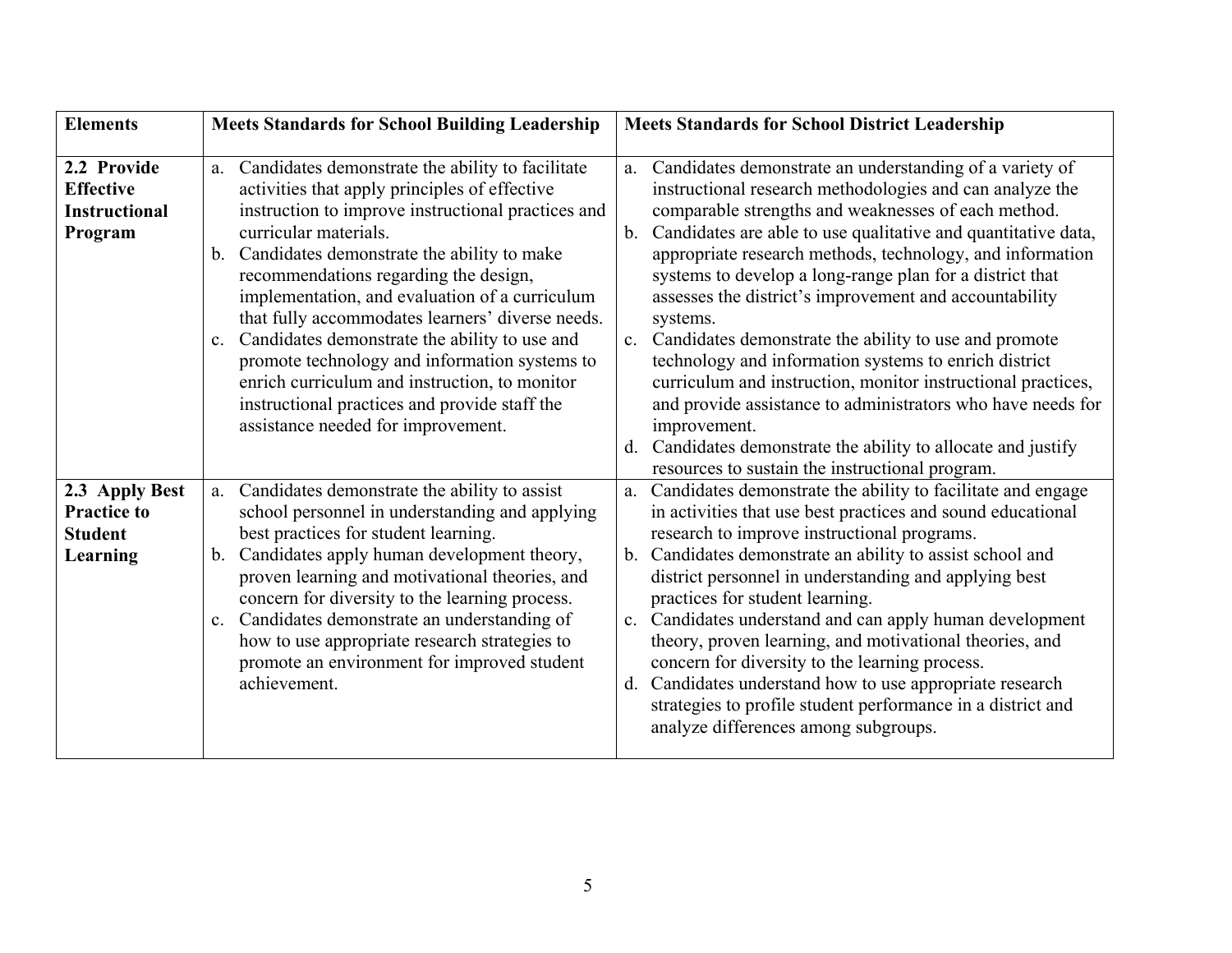| <b>Elements</b>                                                              | <b>Meets Standards for School Building Leadership</b>                                                                                                                                                                                                                                                                                                                                                                                                                                                                                                                                                                                         | <b>Meets Standards for School District Leadership</b>                                                                                                                                                                                                                                                                                                                                                                                                                                                                                                                                                                                                                                                    |
|------------------------------------------------------------------------------|-----------------------------------------------------------------------------------------------------------------------------------------------------------------------------------------------------------------------------------------------------------------------------------------------------------------------------------------------------------------------------------------------------------------------------------------------------------------------------------------------------------------------------------------------------------------------------------------------------------------------------------------------|----------------------------------------------------------------------------------------------------------------------------------------------------------------------------------------------------------------------------------------------------------------------------------------------------------------------------------------------------------------------------------------------------------------------------------------------------------------------------------------------------------------------------------------------------------------------------------------------------------------------------------------------------------------------------------------------------------|
| 2.4 Design<br>Comprehensive<br><b>Professional</b><br>Growth<br><b>Plans</b> | Candidates design and demonstrate an ability to<br>a.<br>implement well-planned, context-appropriate<br>professional development programs based on<br>reflective practice and research on student<br>learning consistent with the school vision and<br>goals.<br>b. Candidates demonstrate the ability to use<br>strategies such as observations, collaborative<br>reflection, and adult learning strategies to form<br>comprehensive professional growth plans with<br>teachers and other school personnel.<br>c. Candidates develop and implement personal<br>professional growth plans that reflect a<br>commitment to life-long learning. | Candidates demonstrate knowledge of adult learning<br>a.<br>strategies and the ability to apply technology and research<br>to professional development design focusing on authentic<br>problems and tasks, mentoring, coaching, conferencing,<br>and other techniques that promote new knowledge and<br>skills in the workplace.<br>Candidates demonstrate the ability to use strategies such as<br>$b_{\cdot}$<br>observations and collaborative reflection to help form<br>comprehensive professional growth plans with district and<br>school personnel.<br>Candidates develop personal professional growth plans that<br>$c_{\cdot}$<br>reflect commitment to life-long learning and best practices. |

**Standard 2.0 Narrative Explanation:** This standard addresses the need for educational leaders to position teaching and learning at the focal point of schools. It accepts the proposition that all students can learn and that student learning is the fundamental purpose of schools. To this end, educational leaders are responsible for ensuring that decisions about curriculum, instructional strategies (including instructional technology), assessment, and professional development are based on sound research, best practice, school and district data, and other contextual information and that observation and collaboration are used to design meaningful and effective experiences that improve student achievement. Educational leaders must capitalize on diversity to create a school culture that promotes respect and success for all students. All members of the school community should have confidence in the integrity of the decision-making process for school improvement and the appropriateness of that process, thus ensuring dignity and respect for all. Successful educational leaders must be able to identify, clarify, and address barriers to student learning and communicate the importance of developing learning strategies for diverse populations. In addition, this standard requires that educational leaders be learners who model and encourage life-long learning. They should establish a culture of high expectations for themselves, their students, and their staff. Candidates preparing to lead schools or districts must be able to assess the culture and climate on a regular basis. They must also understand the importance of supervision and be able and willing to evaluate teacher and staff performance using a variety of supervisory models.

#### **Examples of Promising Practices for Candidate Performance Activities:**

Candidates are required to organize and lead parent and teacher focus groups about high-stakes testing and alternative methods of measuring student performance.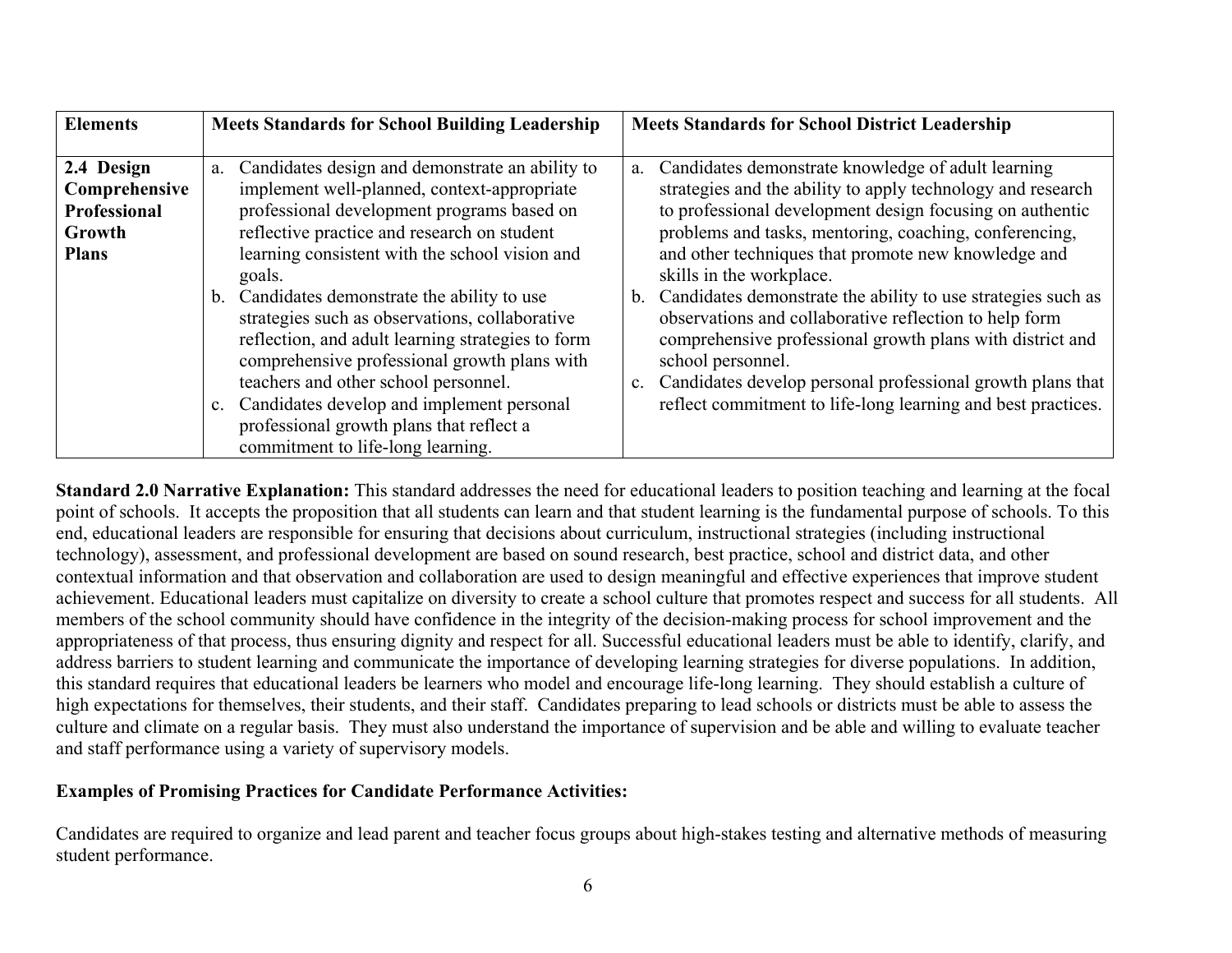Candidates are required to present a multimedia report to a community forum about the latest instructional technologies, including the use of the Web and teaching strategies.

Additional activities can be found beginning on page 25 of the *Instructions to Implement Standards for Advanced Programs in Educational Leadership* document*.* 

**Standard 3.0: Candidates who complete the program are educational leaders who have the knowledge and ability to promote the success of all students by managing the organization, operations, and resources in a way that promotes a safe, efficient, and effective learning environment.** 

| <b>Elements</b>                | <b>Meets Standards for School Building Leadership</b>                                                                                                                                                                                                                                                                                                                                                                                                                                                                                                                                                                                                                                                                                 | <b>Meets Standards for School District Leadership</b>                                                                                                                                                                                                                                                                                                                                                                                                                                                                                                                                                                                                                                                                                                                                                                                                                                                                                                                         |
|--------------------------------|---------------------------------------------------------------------------------------------------------------------------------------------------------------------------------------------------------------------------------------------------------------------------------------------------------------------------------------------------------------------------------------------------------------------------------------------------------------------------------------------------------------------------------------------------------------------------------------------------------------------------------------------------------------------------------------------------------------------------------------|-------------------------------------------------------------------------------------------------------------------------------------------------------------------------------------------------------------------------------------------------------------------------------------------------------------------------------------------------------------------------------------------------------------------------------------------------------------------------------------------------------------------------------------------------------------------------------------------------------------------------------------------------------------------------------------------------------------------------------------------------------------------------------------------------------------------------------------------------------------------------------------------------------------------------------------------------------------------------------|
| 3.1 Manage the<br>Organization | Candidates demonstrate the ability to optimize<br>a.<br>the learning environment for all students by<br>applying appropriate models and principles of<br>organizational development and management,<br>including research and data driven decision-<br>making with attention to indicators of equity,<br>effectiveness, and efficiency.<br>b. Candidates develop plans of action for focusing<br>on effective organization and management of<br>fiscal, human, and material resources, giving<br>priority to student learning, safety, curriculum,<br>and instruction.<br>c. Candidates demonstrate an ability to manage<br>time effectively and deploy financial and human<br>resources in ways that promote student<br>achievement. | Candidates demonstrate the ability to use research-based<br>knowledge of learning, teaching, student development,<br>organizational development, and data management to<br>optimize learning for all students.<br>b. Candidates demonstrate effective organization of fiscal,<br>human, and material resources, giving priority to student<br>learning and safety, and demonstrating an understanding of<br>district budgeting processes and fiduciary responsibilities.<br>Candidates demonstrate an ability to manage time effectively<br>and to deploy financial and human resources in a way that<br>promotes student achievement.<br>Candidates demonstrate the ability to organize a district based<br>d.<br>on indicators of equity, effectiveness, and efficiency and can<br>apply legal principles that promote educational equity.<br>Candidates demonstrate an understanding of how to apply<br>e.<br>legal principles to promote educational equity and provide a |
|                                |                                                                                                                                                                                                                                                                                                                                                                                                                                                                                                                                                                                                                                                                                                                                       | safe, effective, and efficient facilities.                                                                                                                                                                                                                                                                                                                                                                                                                                                                                                                                                                                                                                                                                                                                                                                                                                                                                                                                    |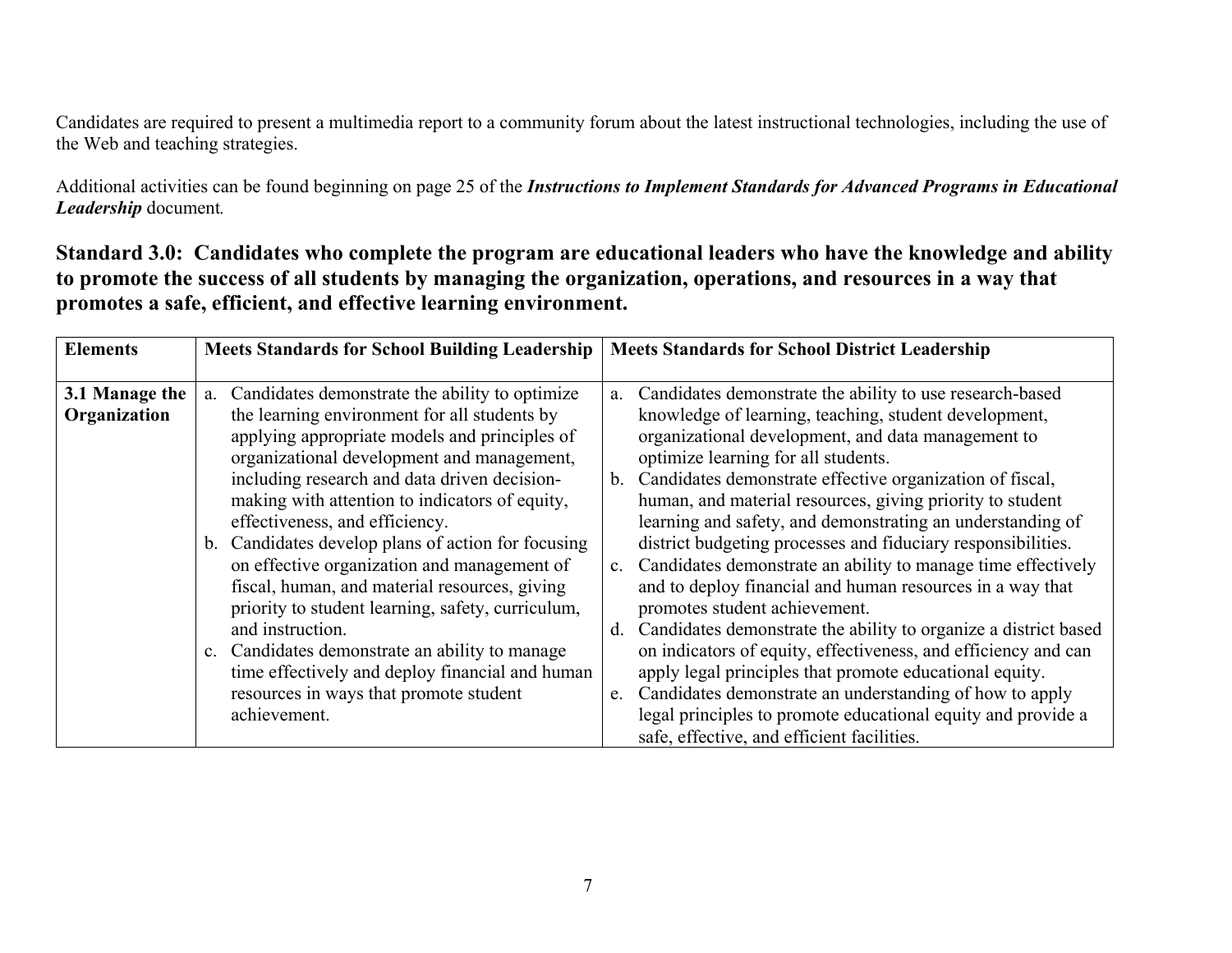| <b>Elements</b>                 | <b>Meets Standards for School Building Leadership</b>                                                                                                                                                                                                                                                                                                                                                                                                                                                                                                                                                                                                                                                                | <b>Meets Standards for School District Leadership</b>                                                                                                                                                                                                                                                                                                                                                                                                                                                                                                                                                                                                                                    |
|---------------------------------|----------------------------------------------------------------------------------------------------------------------------------------------------------------------------------------------------------------------------------------------------------------------------------------------------------------------------------------------------------------------------------------------------------------------------------------------------------------------------------------------------------------------------------------------------------------------------------------------------------------------------------------------------------------------------------------------------------------------|------------------------------------------------------------------------------------------------------------------------------------------------------------------------------------------------------------------------------------------------------------------------------------------------------------------------------------------------------------------------------------------------------------------------------------------------------------------------------------------------------------------------------------------------------------------------------------------------------------------------------------------------------------------------------------------|
| 3.2 Manage<br><b>Operations</b> | Candidates demonstrate the ability to involve staff<br>a.<br>in conducting operations and setting priorities<br>using appropriate and effective needs assessment,<br>research-based data, and group process skills to<br>build consensus, communicate, and resolve<br>conflicts in order to align resources with the<br>organizational vision.<br>Candidates develop communications plans for<br>$b_{-}$<br>staff that includes opportunities for staff to<br>develop their family and community collaboration<br>skills.<br>Candidates demonstrate an understanding of how<br>$c_{\cdot}$<br>to apply legal principles to promote educational<br>equity and provide a safe, effective, and efficient<br>facilities. | Candidates demonstrate the ability to involve stakeholders<br>a.<br>in aligning resources and priorities to maximize ownership<br>and accountability.<br>Candidates can use appropriate and effective needs<br>b.<br>assessment, research-based data, and group process skills<br>to build consensus, communicate, and resolve conflicts in<br>order to align resources with the district vision.<br>Candidates develop staff communication plans for<br>$c_{-}$<br>integrating district's schools and divisions.<br>Candidates develop a plan to promote and support<br>d.<br>community collaboration among district personnel.                                                         |
| 3.3 Manage<br><b>Resources</b>  | Candidates use problem-solving skills and<br>a.<br>knowledge of strategic, long-range, and<br>operational planning (including applications of<br>technology) in the effective, legal, and equitable<br>use of fiscal, human, and material resource<br>allocation and alignment that focuses on teaching<br>and learning.<br>b. Candidates creatively seek new resources to<br>facilitate learning.<br>Candidates apply and assess current technologies<br>$c_{\cdot}$<br>for school management, business procedures, and<br>scheduling.                                                                                                                                                                              | Candidates use problem-solving skills and knowledge of<br>a.<br>strategic, long-range, and operational planning (including<br>applications of technology) in the effective, legal, and<br>equitable use of fiscal, human, and material resource<br>allocation that focuses on teaching and learning.<br>Candidates creatively seek new resources to facilitate<br>b.<br>learning.<br>c. Candidates apply an understanding of school district<br>finance structures and models to ensure that adequate<br>financial resources are allocated equitably for the district.<br>Candidates apply and assess current technologies for<br>d.<br>management, business procedures, and scheduling. |

**Standard 3.0 Narrative Explanation:** This standard addresses the need to enhance student learning through effective, efficient, and equitable utilization of resources. Educational leaders must use their knowledge of organizations to create a learning environment conducive to the success of all students. Proper allocation of resources such as personnel, facilities, and technology are essential to creating an effective learning environment. Resource management decisions should give priority to teaching, student achievement, and student development.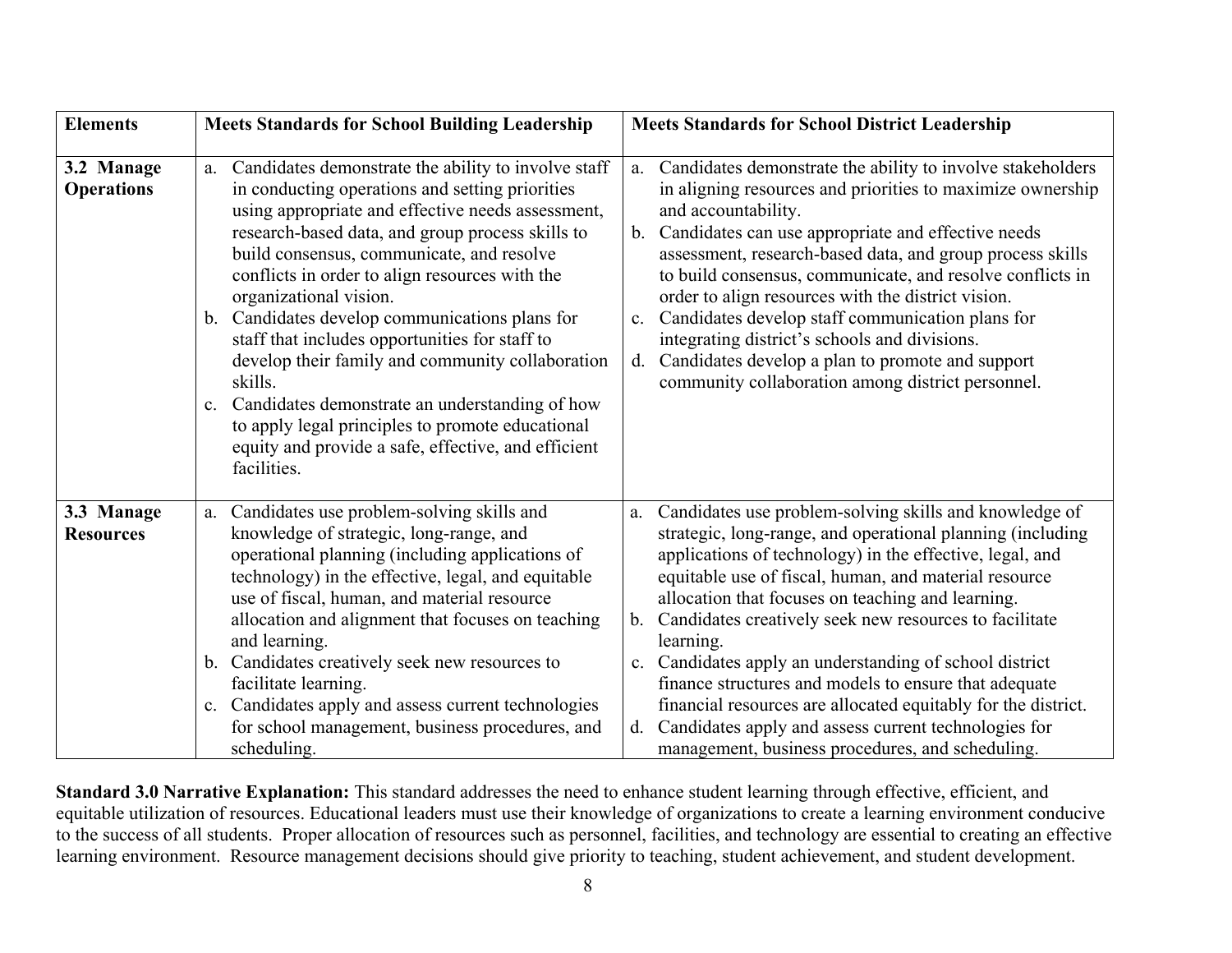Also, operational procedures and policies must be established to maintain school safety and security and to strengthen the academic environment. All management decisions, including those regarding human resources, fiscal operations, facilities, legal issues, time management, scheduling, technology, and equipment, should be based on sound organizational practice. Educational leaders must monitor and evaluate operational systems to ensure that they enhance student learning and reflect the school's and district's accountability to the community. Skills in job analysis, supervision, recruitment, selection, professional development**,** and appraisal of staff positions, as well as an understanding of relevant collective bargaining agreements, strengthen the ability to use personnel resources. Effective educational leaders define job roles, assign tasks, delegate appropriately, and require accountability. They also actively seek additional sources of financial, human, and physical support. They involve stakeholders to ensure that management and operational decisions take into consideration the needs of multiple constituencies while at the same time focusing the entire community on student achievement as the ultimate goal. To include stakeholders in management decisions, educational leaders must be competent in conflict resolution, consensus building, group processes, and effective communication.

# **Examples of Promising Practices for Candidate Performance Activities:**

Candidates are required to conduct a cost-benefit analysis of a school or district instructional improvement plan.

Candidates are required to analyze the school/district budget and identify how specific budget allocations support the school improvement plan/district strategic plan.

Additional activities can be found beginning on page 25 of the *Instructions to Implement Standards for Advanced Programs in Educational Leadership* document*.* 

**Standard 4.0: Candidates who complete the program are educational leaders who have the knowledge and ability to promote the success of all students by collaborating with families and other community members, responding to diverse community interests and needs, and mobilizing community resources.** 

| <b>Elements</b>                                                                     | <b>Meets Standards for School Building Leadership</b>                                                                                                    | <b>Meets Standards for School District Leadership</b>                                                                                                                                                                        |
|-------------------------------------------------------------------------------------|----------------------------------------------------------------------------------------------------------------------------------------------------------|------------------------------------------------------------------------------------------------------------------------------------------------------------------------------------------------------------------------------|
| 4.1 Collaborate<br>with Families<br>and Other<br><b>Community</b><br><b>Members</b> | Candidates demonstrate an ability to bring<br>a.<br>together the resources of family members and the<br>community to positively affect student learning. | a. Candidates demonstrate the ability to facilitate the planning<br>and implementation of programs and services that bring<br>together the resources of families and the community to<br>positively affect student learning. |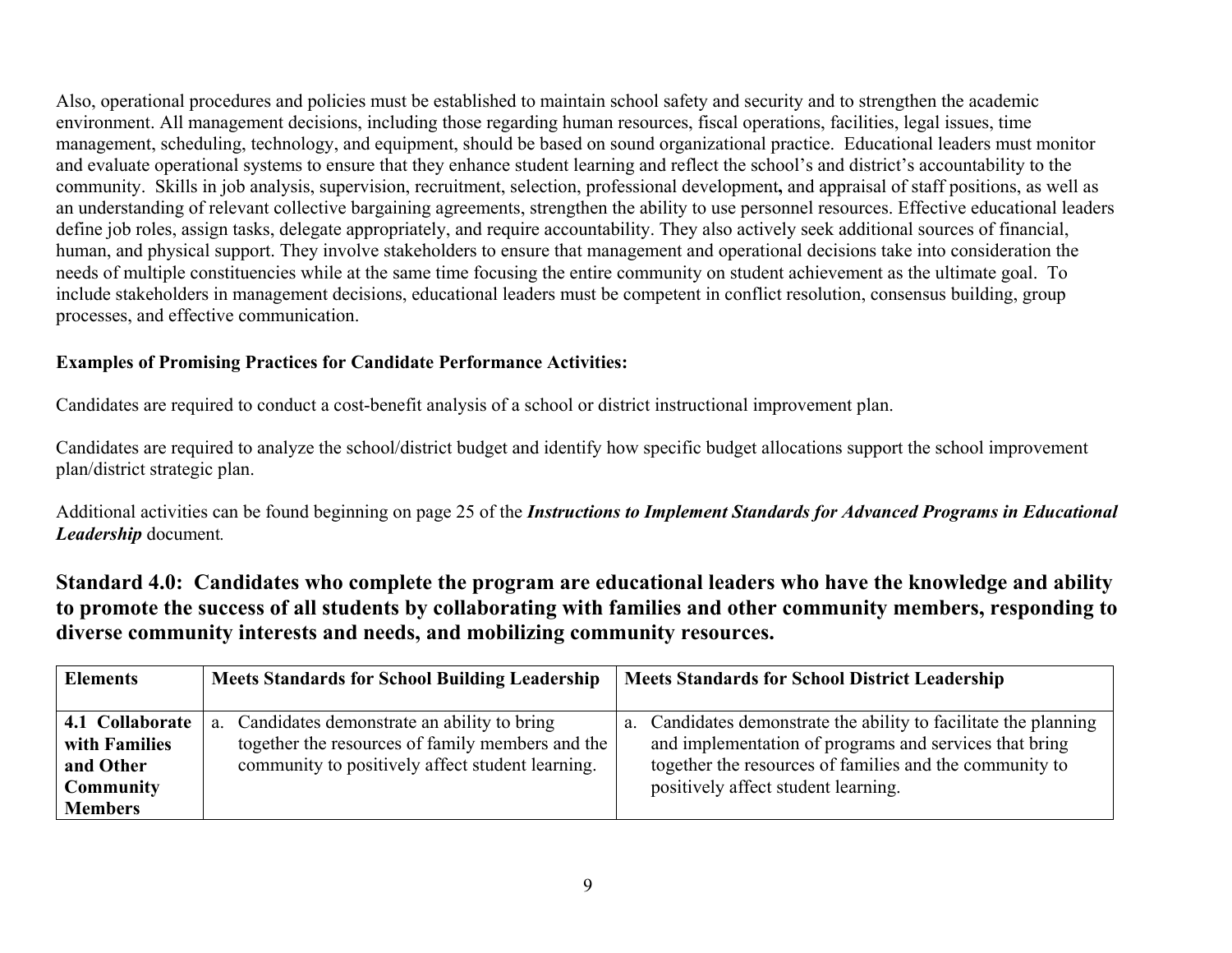| <b>Elements</b> | <b>Meets Standards for School Building Leadership</b>                                                                                                                                                                                                                                                                                                                                                                                                                                                                                                                                                                                                                                                                                                                                                                                                                                                                                                                                                                                                                                                                                                                                                                                                                                                                                 | <b>Meets Standards for School District Leadership</b>                                                                                                                                                                                                                                                                                                                                                                                                                                                                                                                                                                                                                                                                                                                                                                                                                                                                                                                                                                                                                                                                                                                                                                                                                                                                                                                                                                                                                                                                                                                                                                                                                                                                                                         |
|-----------------|---------------------------------------------------------------------------------------------------------------------------------------------------------------------------------------------------------------------------------------------------------------------------------------------------------------------------------------------------------------------------------------------------------------------------------------------------------------------------------------------------------------------------------------------------------------------------------------------------------------------------------------------------------------------------------------------------------------------------------------------------------------------------------------------------------------------------------------------------------------------------------------------------------------------------------------------------------------------------------------------------------------------------------------------------------------------------------------------------------------------------------------------------------------------------------------------------------------------------------------------------------------------------------------------------------------------------------------|---------------------------------------------------------------------------------------------------------------------------------------------------------------------------------------------------------------------------------------------------------------------------------------------------------------------------------------------------------------------------------------------------------------------------------------------------------------------------------------------------------------------------------------------------------------------------------------------------------------------------------------------------------------------------------------------------------------------------------------------------------------------------------------------------------------------------------------------------------------------------------------------------------------------------------------------------------------------------------------------------------------------------------------------------------------------------------------------------------------------------------------------------------------------------------------------------------------------------------------------------------------------------------------------------------------------------------------------------------------------------------------------------------------------------------------------------------------------------------------------------------------------------------------------------------------------------------------------------------------------------------------------------------------------------------------------------------------------------------------------------------------|
|                 | b. Candidates demonstrate an ability to involve<br>families in the education of their children based<br>on the belief that families have the best interests<br>of their children in mind.<br>Candidates demonstrate the ability to use public<br>$\mathbf{c}$ .<br>information and research-based knowledge of<br>issues and trends to collaborate with families and<br>community members.<br>d. Candidates apply an understanding of<br>community relations models, marketing<br>strategies and processes, data-based decision-<br>making, and communications theory to create<br>frameworks for school, family, business,<br>community, government, and higher education<br>partnerships.<br>Candidates develop various methods of outreach<br>e.<br>aimed at business, religious, political, and<br>service organizations.<br>Candidates demonstrate the ability to involve<br>families and other stakeholders in school<br>decision-making processes, reflecting an<br>understanding that schools are an integral part of<br>the larger community.<br>Candidates demonstrate the ability to collaborate<br>g.<br>with community agencies to integrate health,<br>social, and other services.<br>Candidates develop a comprehensive program of<br>h.<br>community relations and demonstrate the ability<br>to work with the media. | b. Candidates demonstrate an ability to use public information<br>and research-based knowledge of issues and trends to<br>collaborate with community members and community<br>organizations to have a positive affect on student learning.<br>c. Candidates apply an understanding of community relations<br>models, marketing strategies and processes, data driven<br>decision-making, and communication theory to craft<br>frameworks for school, business, community, government,<br>and higher education partnerships.<br>d. Candidates demonstrate an ability to develop and implement<br>a plan for nurturing relationships with community leaders<br>and reaching out to different business, religious, political,<br>and service organizations to strengthen programs and<br>support district goals.<br>Candidates demonstrate the ability to involve community<br>e.<br>members, groups, and other stakeholders in district<br>decision- making, reflecting an understanding of strategies<br>to capitalize on the district's integral role in the larger<br>community.<br>Candidates demonstrate the ability to collaborate with<br>f.<br>community agencies to integrate health, social, and other<br>services in the schools to address student and family<br>conditions that affect learning.<br>Candidates demonstrate the ability to conduct community<br>g.<br>relations that reflects knowledge of effective media relations<br>and that models effective media relations practices.<br>Candidates develop and implement strategies that support<br>h.<br>the involvement of families in the education of their<br>children that reinforces for district staff a belief that families<br>have the best interests of their children in mind. |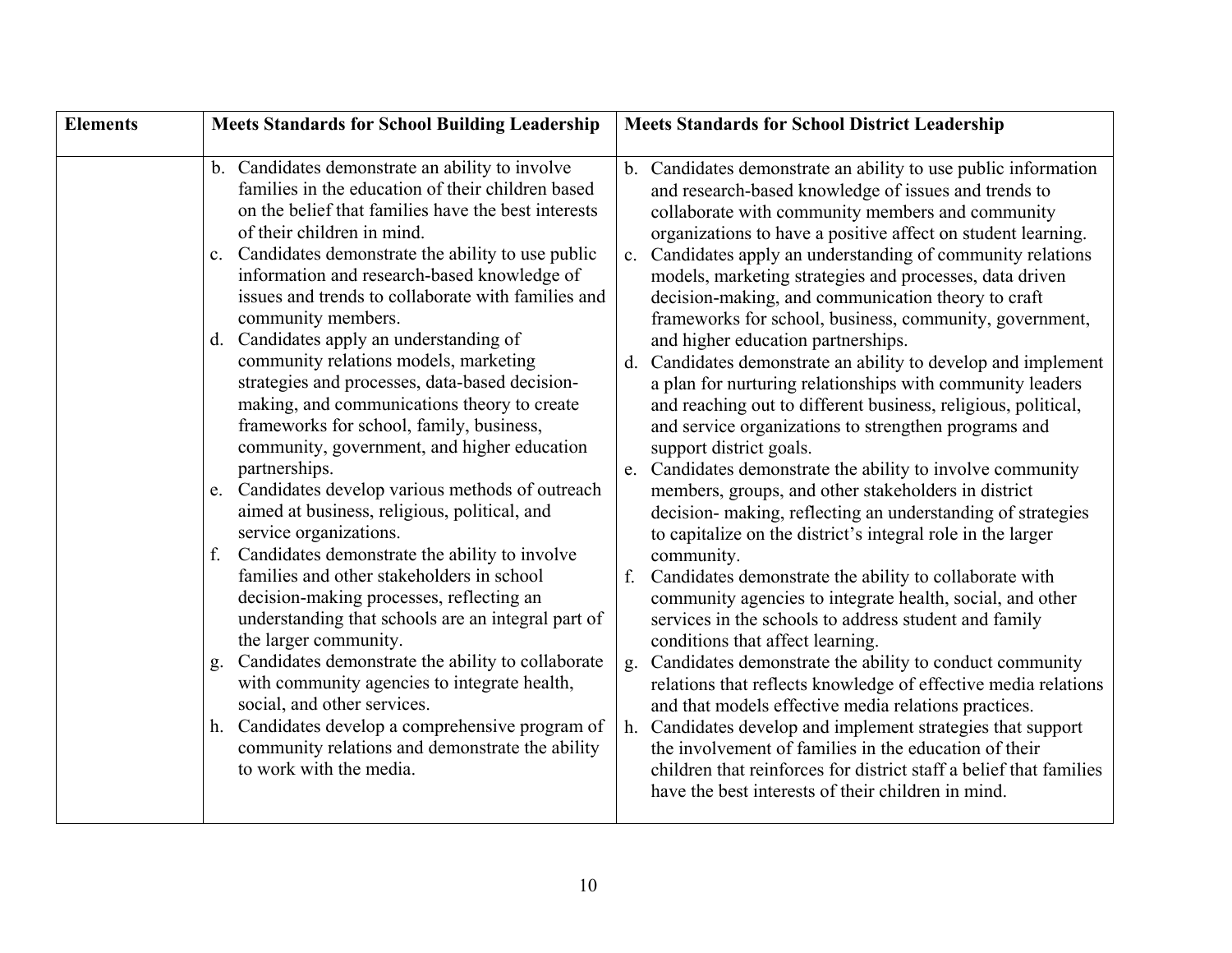| <b>Elements</b>                                                     | <b>Meets Standards for School Building Leadership</b>                                                                                                                                                                                                                                                                                                                                                                                                                                                                                                                                                                                                                                                                                               | <b>Meets Standards for School District Leadership</b>                                                                                                                                                                                                                                                                                                                                                                                                                                                                                                                                                                                                                                                                                                                                                                                                                                           |
|---------------------------------------------------------------------|-----------------------------------------------------------------------------------------------------------------------------------------------------------------------------------------------------------------------------------------------------------------------------------------------------------------------------------------------------------------------------------------------------------------------------------------------------------------------------------------------------------------------------------------------------------------------------------------------------------------------------------------------------------------------------------------------------------------------------------------------------|-------------------------------------------------------------------------------------------------------------------------------------------------------------------------------------------------------------------------------------------------------------------------------------------------------------------------------------------------------------------------------------------------------------------------------------------------------------------------------------------------------------------------------------------------------------------------------------------------------------------------------------------------------------------------------------------------------------------------------------------------------------------------------------------------------------------------------------------------------------------------------------------------|
| 4.2 Respond<br>to Community<br><b>Interests and</b><br><b>Needs</b> | Candidates demonstrate active involvement<br>a.<br>within the community, including interactions<br>with individuals and groups with conflicting<br>perspectives.<br>b. Candidates demonstrate the ability to use<br>appropriate assessment strategies and research<br>methods to understand and accommodate diverse<br>school and community conditions and dynamics.<br>Candidates provide leadership to programs<br>$\mathbf{c}$ .<br>serving students with special and exceptional<br>needs.<br>d. Candidates demonstrate the ability to capitalize<br>on the diversity (cultural, ethnic, racial,<br>economic, and special interest groups) of the<br>school community to improve school programs<br>and meet the diverse needs of all students. | Candidates facilitate and engage in activities that reflect an<br>a.<br>ability to inform district decision-making by collecting and<br>organizing formal and informal information from multiple<br>stakeholders.<br>b. Candidates demonstrate the ability to promote maximum<br>involvement with, and visibility within the community.<br>Candidates demonstrate the ability to interact effectively with<br>$\mathbf{c}$ .<br>individuals and groups that reflect conflicting perspectives.<br>Candidates demonstrate the ability to effectively and<br>d.<br>appropriately assess, research, and plan for diverse district<br>and community conditions and dynamics and capitalize on the<br>diversity of the community to improve district performance<br>and student achievement.<br>e. Candidates demonstrate the ability to advocate for students<br>with special and exceptional needs. |
| 4.3 Mobilize<br>Community<br><b>Resources</b>                       | Candidates demonstrate an understanding of and<br>a.<br>ability to use community resources, including<br>youth services, to support student achievement,<br>solve school problems, and achieve school goals.<br>Candidates demonstrate how to use school<br>b.<br>resources and social service agencies to serve the<br>community.<br>Candidates demonstrate an understanding of<br>$\mathbf{c}$ .<br>ways to use public resources and funds<br>appropriately and effectively to encourage<br>communities to provide new resources to address<br>emerging student problems.                                                                                                                                                                         | Candidates demonstrate an understanding of and ability to use<br>$a$ .<br>community resources, including youth services that enhance<br>student achievement, to solve district problems and<br>accomplish district goals.<br>Candidates demonstrate how to use district resources to the<br>$b_{\cdot}$<br>community to solve issues of joint concern.<br>Candidates demonstrate an understanding of ways to use<br>$c_{\cdot}$<br>public resources and funds appropriately and effectively to<br>encourage communities to provide new resources to address<br>emerging student problems.                                                                                                                                                                                                                                                                                                       |

**Standard 4.0 Narrative Explanation:** This standard addresses the fact that cooperation among schools, the district, and the larger community is essential to the success of educational leaders and students. Educational leaders must see schools as an integral part of the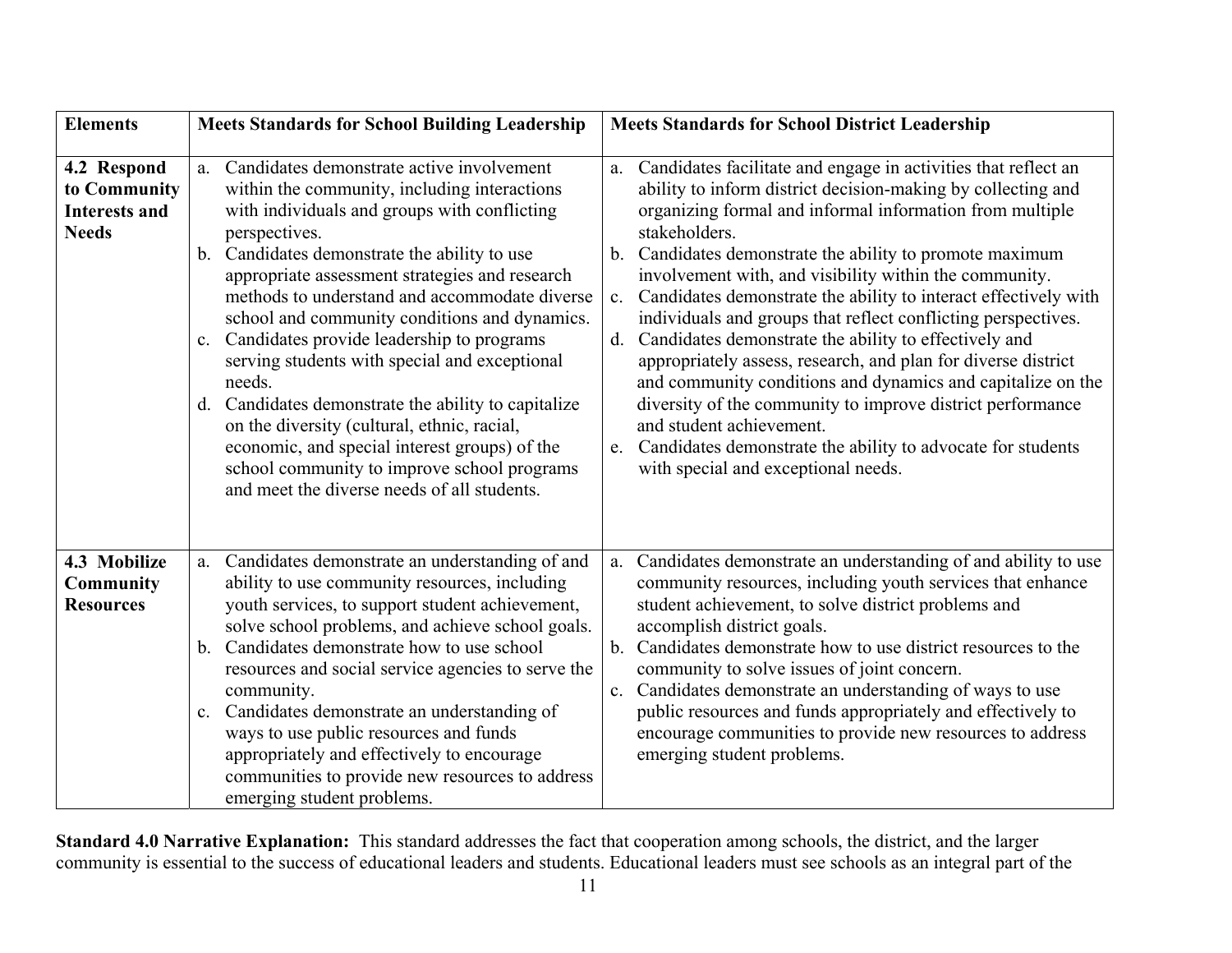larger community. Collaboration and communication with families, businesses, governmental agencies, social service organizations, the media, and higher education institutions are critical to effective schooling. The ability to analyze emerging issues and trends that might affect schools and districts enables educational leaders to plan effective instructional programs and school services. Effective and appropriate communications, coupled with the involvement of families and other stakeholders in decisions, helps to ensure continued community support for schools. Seeing families as partners in the education of their youngsters, and believing that families have the best interests of their children in mind, encourages educational leaders to involve them in decisions at the school and district levels. Family and student issues that negatively affect student learning must be addressed through collaboration with community agencies that can integrate health, social, and other services. Such collaboration relies on good relationships with community leaders and outreach to a wide array of business, religious, political, and service agencies. Providing leadership to programs serving all students, including those with special and exceptional needs, further communicates to internal and external audiences the importance of diversity. To work with all elements of the community, educational leaders must recognize, value, and communicate effectively with various cultural, ethnic, racial, and special interest groups. Modeling community collaboration for staff and then offering opportunities for staff to develop collaborative skills maximizes positive interactions between schools and the community.

#### **Examples of Promising Practices for Candidate Performance Activities:**

Candidates are required to develop and present a plan recommending alignment of social service agency programs with school improvement needs.

Candidates are required to identify at least five key community leaders in a school community, justify why each was selected, and identify their roles or potential roles in school improvement in the district. A confidential analysis of this power structure is shared with the superintendent or board of education.

Additional activities can be found beginning on page 25 of the *Instructions to Implement Standards for Advanced Programs in Educational Leadership* document*.*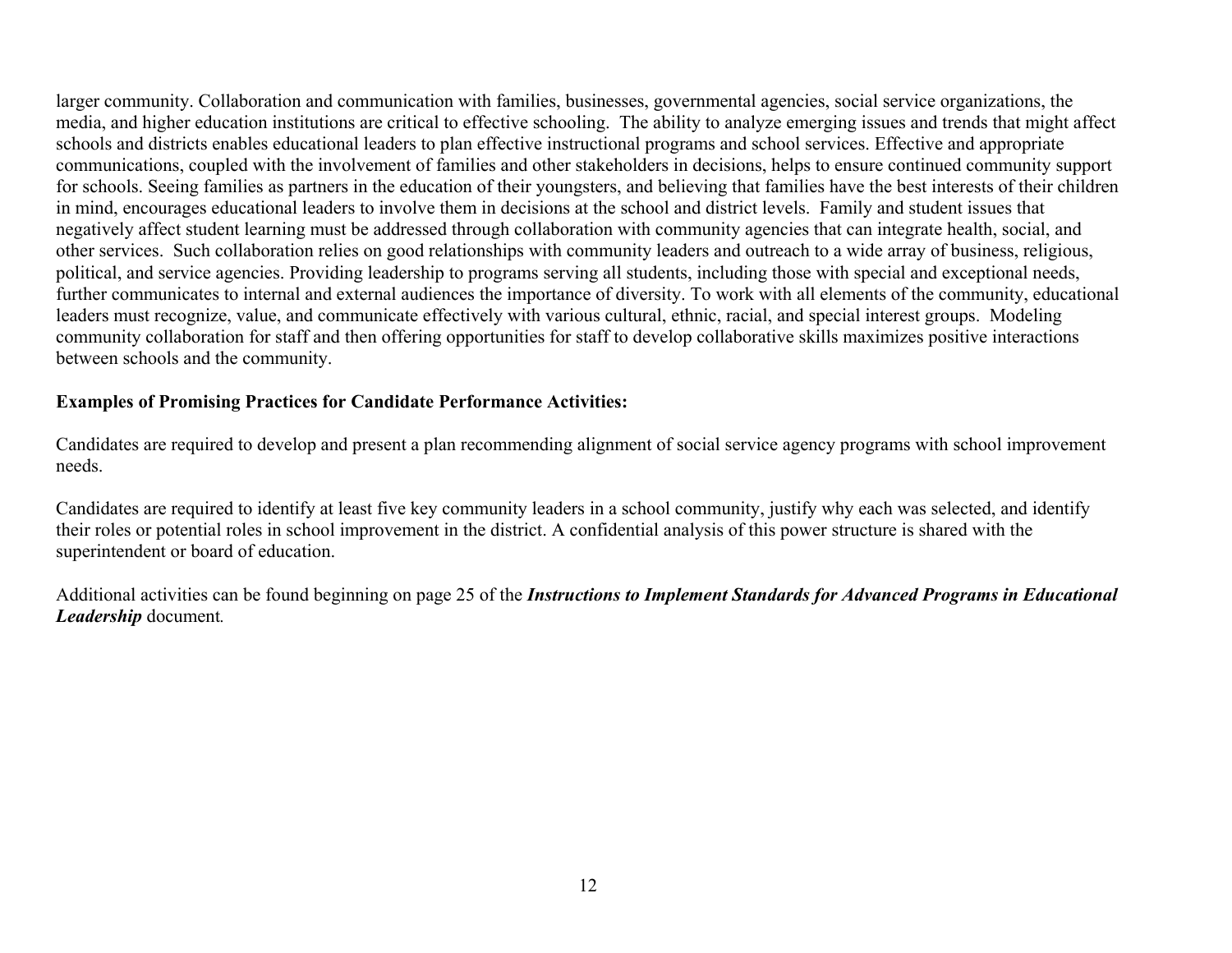**Standard 5.0: Candidates who complete the program are educational leaders who have the knowledge and ability to promote the success of all students by acting with integrity, fairly, and in an ethical manner.**

| <b>Elements</b>                   | <b>Meets Standards for School Building</b><br>Leadership                                                                                                                | <b>Meets Standards for School District Leadership</b>                                                                                                                |
|-----------------------------------|-------------------------------------------------------------------------------------------------------------------------------------------------------------------------|----------------------------------------------------------------------------------------------------------------------------------------------------------------------|
| 5.1 Acts with<br><b>Integrity</b> | a. Candidates demonstrate a respect for the rights<br>of others with regard to confidentiality and<br>dignity and engage in honest interactions.                        | Candidates demonstrate a respect for the rights of others with<br>a.<br>regard to confidentiality and dignity and engage in honest<br>interactions.                  |
| 5.2 Acts Fairly                   | a. Candidates demonstrate the ability to combine<br>impartiality, sensitivity to student diversity,<br>and ethical considerations in their interactions<br>with others. | a. Candidates demonstrate the ability to combine impartiality,<br>sensitivity to student diversity, and ethical considerations in<br>their interactions with others. |
| <b>5.3 Acts Ethically</b>         | a. Candidates make and explain decisions based<br>upon ethical and legal principles.                                                                                    | a. Candidates make and explain decisions based upon ethical<br>and legal principles.                                                                                 |

**Standard 5.0 Narrative Explanation:** This standard addresses the educational leader's role as the "first citizen" of the school/district community. Educational leaders should set the tone for how employees and students interact with one another and with members of the school, district, and larger community. The leader's contacts with students, parents, and employees must reflect concern for others as well as for the organization and the position. Educational leaders must develop the ability to examine personal and professional values that reflect a code of ethics. They must be able to serve as role models, accepting responsibility for using their position ethically and constructively on behalf of the school/district community. Educational leaders must act as advocates for all children, including those with special needs who may be underserved.

# **Examples of Promising Practices for Candidate Performance Activities:**

Candidates are required to develop a code of ethics using personal platforms, professional leadership association examples, and a variety of additional source documents focusing on ethics.

Candidates are required to conduct a self-analysis of a transcript of a speech delivered to a community organization and look for examples of integrity, fairness, and ethical behavior.

Additional activities can be found beginning on page 25 of the *Instructions to Implement Standards for Advanced Programs in Educational Leadership* document*.*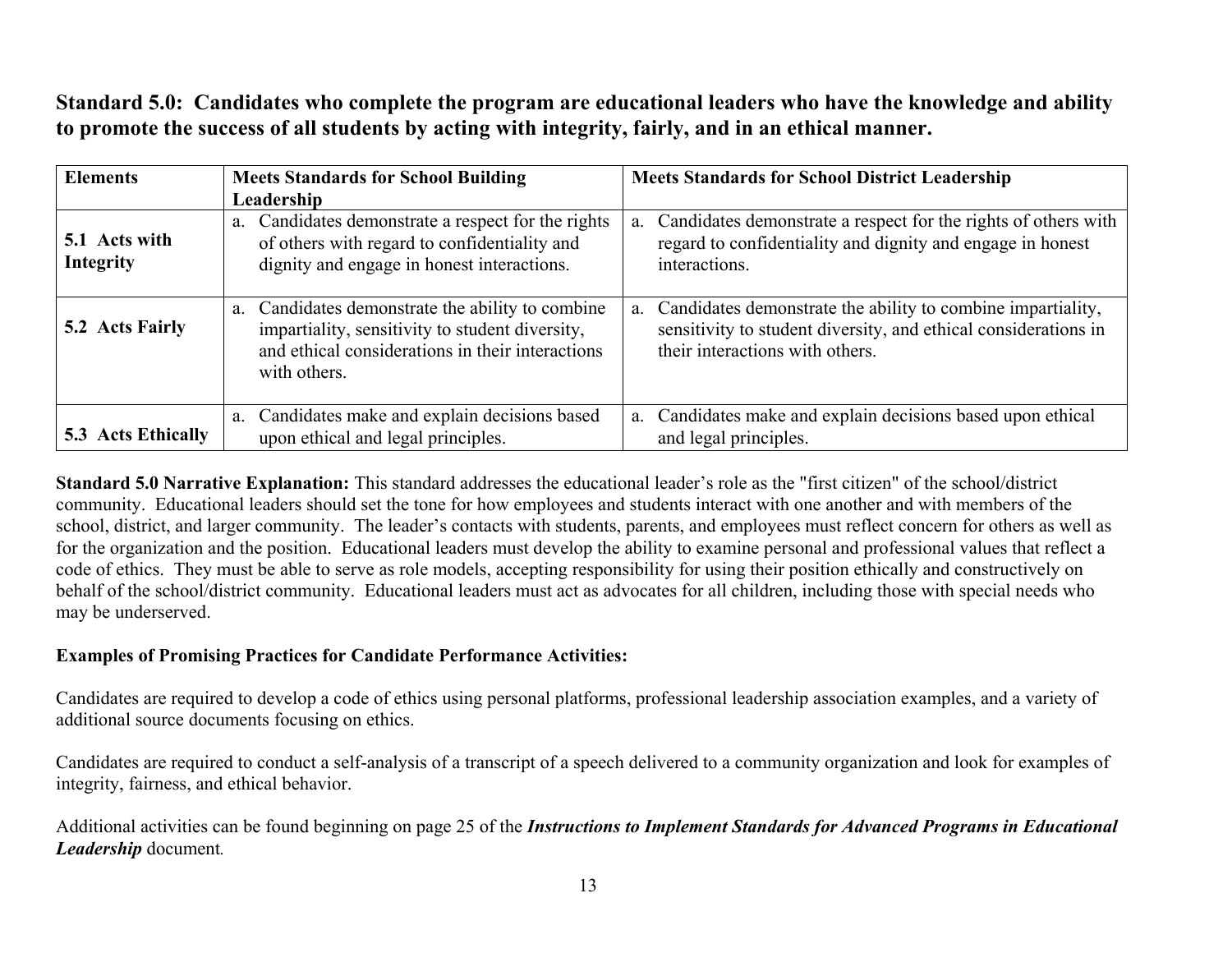# **Standard 6.0: Candidates who complete the program are educational leaders who have the knowledge and ability to promote the success of all students by understanding, responding to, and influencing the larger political, social, economic, legal, and cultural context.**

| <b>Elements</b>                         | <b>Meets Standards for School Building Leadership</b>                                                                                                                                                                                                                                                                                                                                                                                                                                                                                                                                                                                                                                                                                                                                                                                                                                                                                                                                                                                                                                                                                                                                                                                                                                                                                                                                                                                                                                                                                                                      | <b>Meets Standards for School District Leadership</b>                                                                                                                                                                                                                                                                                                                                                                                                                                                                                                                                                                                                                                                                                                                                                                                                                                                                                                                                                                                                                                                                                                                                                                                                       |
|-----------------------------------------|----------------------------------------------------------------------------------------------------------------------------------------------------------------------------------------------------------------------------------------------------------------------------------------------------------------------------------------------------------------------------------------------------------------------------------------------------------------------------------------------------------------------------------------------------------------------------------------------------------------------------------------------------------------------------------------------------------------------------------------------------------------------------------------------------------------------------------------------------------------------------------------------------------------------------------------------------------------------------------------------------------------------------------------------------------------------------------------------------------------------------------------------------------------------------------------------------------------------------------------------------------------------------------------------------------------------------------------------------------------------------------------------------------------------------------------------------------------------------------------------------------------------------------------------------------------------------|-------------------------------------------------------------------------------------------------------------------------------------------------------------------------------------------------------------------------------------------------------------------------------------------------------------------------------------------------------------------------------------------------------------------------------------------------------------------------------------------------------------------------------------------------------------------------------------------------------------------------------------------------------------------------------------------------------------------------------------------------------------------------------------------------------------------------------------------------------------------------------------------------------------------------------------------------------------------------------------------------------------------------------------------------------------------------------------------------------------------------------------------------------------------------------------------------------------------------------------------------------------|
| 6.1 Understand<br>the Larger<br>Context | a. Candidates act as informed consumers of educational<br>theory and concepts appropriate to school context and<br>can demonstrate the ability to apply appropriate research<br>methods to a school context.<br>b. Candidates demonstrate the ability to explain how the<br>legal and political systems and institutional framework of<br>schools have shaped a school and community, as well as<br>the opportunities available to children and families in a<br>particular school.<br>Candidates demonstrate the ability to analyze the<br>$\mathbf{c}$ .<br>complex causes of poverty and other disadvantages and<br>their effects on families, communities, children, and<br>learning.<br>d. Candidates demonstrate an understanding of the policies,<br>laws, and regulations enacted by local, state, and federal<br>authorities that affect schools, especially those that might<br>improve educational and social opportunities.<br>Candidates demonstrate the ability to describe the<br>e.<br>economic factors shaping a local community and the<br>effects economic factors have on local schools.<br>Candidates demonstrate the ability to analyze and<br>f.<br>describe the cultural diversity in a school community.<br>Candidates can describe community norms and values<br>$g$ .<br>and how they relate to the role of the school in promoting<br>social justice.<br>h. Candidates demonstrate the ability to explain various<br>theories of change and conflict resolution and the<br>appropriate application of those models to specific<br>communities. | Candidates demonstrate the ability to use<br>a.<br>appropriate research methods, theories, and<br>concepts to improve district operations.<br>Candidates demonstrate an understanding of the<br>b.<br>complex causes of poverty and other disadvantages<br>and their effects on families, communities,<br>children, and learning.<br>Candidates demonstrate an understanding of the<br>$c_{\cdot}$<br>policies, laws, and regulations enacted by local,<br>state, and federal authorities affecting a specific<br>district.<br>Candidates can explain the system for financing<br>d.<br>public schools and its effects on the equitable<br>distribution of educational opportunities within a<br>district.<br>Candidates demonstrate the ability to work with<br>$e_{\cdot}$<br>political leaders at the local, state, and national<br>level.<br>Candidates can apply an understanding of how<br>f.<br>specific laws at the local, state, and federal level<br>affect school districts and residents.<br>Candidates espouse positions in response to<br>g.<br>proposed policy changes that would benefit or harm<br>districts and explain how proposed policies and<br>laws might improve educational and social<br>opportunities for specific communities. |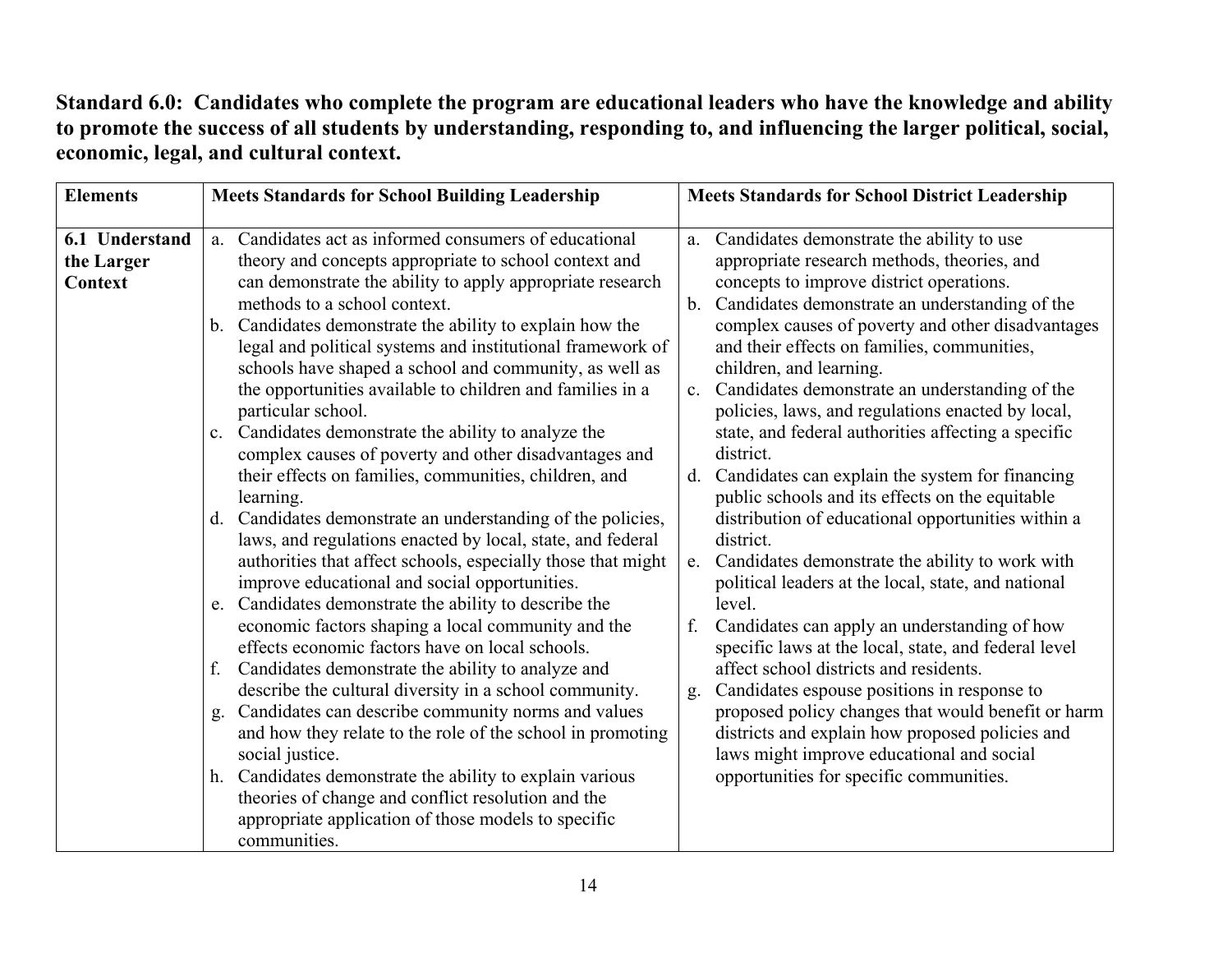| <b>Elements</b>                                | <b>Meets Standards for School Building Leadership</b>                                                                                                                                                                                                                                                                                                                                                                                                                                                                                                                                                                                                      | <b>Meets Standards for School District Leadership</b>                                                                                                                                                                                                                                                                                                                                                                                                                                                                                                                                                                                               |
|------------------------------------------------|------------------------------------------------------------------------------------------------------------------------------------------------------------------------------------------------------------------------------------------------------------------------------------------------------------------------------------------------------------------------------------------------------------------------------------------------------------------------------------------------------------------------------------------------------------------------------------------------------------------------------------------------------------|-----------------------------------------------------------------------------------------------------------------------------------------------------------------------------------------------------------------------------------------------------------------------------------------------------------------------------------------------------------------------------------------------------------------------------------------------------------------------------------------------------------------------------------------------------------------------------------------------------------------------------------------------------|
| 6.2 Respond to<br>the Larger<br><b>Context</b> | Candidates demonstrate the ability to<br>a.<br>communicate with members of a school<br>community concerning trends, issues, and<br>potential changes in the environment in which<br>the school operates, including maintenance of an<br>ongoing dialogue with representatives of diverse<br>community groups.                                                                                                                                                                                                                                                                                                                                              | a. Candidates demonstrate the ability to engage students,<br>parents, members of the school board, and other community<br>members in advocating for adoption of improved policies<br>and laws.<br>Candidates apply their understanding of the larger political,<br>$b_{\cdot}$<br>social, economic, legal, and cultural context to develop<br>activities and policies that benefit their district and its<br>students.<br>Candidates demonstrate the ability to communicate<br>regularly with all segments of the district community<br>concerning trends, issues, and policies affecting the district.                                             |
| 6.3 Influence<br>the Larger<br><b>Context</b>  | Candidates demonstrate the ability to engage<br>a.<br>students, parents, and other members of the<br>community in advocating for adoption of<br>improved policies and laws.<br>b. Candidates apply their understanding of the<br>larger political, social, economic, legal, and<br>cultural context to develop activities and policies<br>that benefit students and their families.<br>Candidates advocate for policies and programs<br>$\mathbf{c}$ .<br>that promote equitable learning opportunities<br>and success for all students, regardless of<br>socioeconomic background, ethnicity, gender,<br>disability, or other individual characteristics. | Candidates demonstrate an understanding of how to develop<br>a.<br>lines of communication with local, state, and federal<br>authorities and actively advocate for improved policies,<br>laws, and regulations affecting a specific district, both<br>directly and through organizations representing schools,<br>educators, or others with similar interests.<br>Candidates demonstrate the ability to advocate for policies<br>b.<br>and programs that promote equitable learning opportunities<br>and success for all students, regardless of socioeconomic<br>background, ethnicity, gender, disability, or other individual<br>characteristics. |

**Standard 6.0 Narrative Explanation:** This standard addresses the need for educational leaders to understand and be able to operate within the larger context of the community and beyond, which affects opportunities for all students. Educational leaders must respond to and influence this larger political, social, economic, and cultural context. Of vital importance is the ability to develop a continuing dialogue with economic and political decision makers concerning the role of schools and to build collaborative relationships that support improved social and educational opportunities for children. Educational leaders must be able to participate actively in the political and policy-making context in the service of education, including proactive use of the legal system to protect students' rights and improve students' opportunities.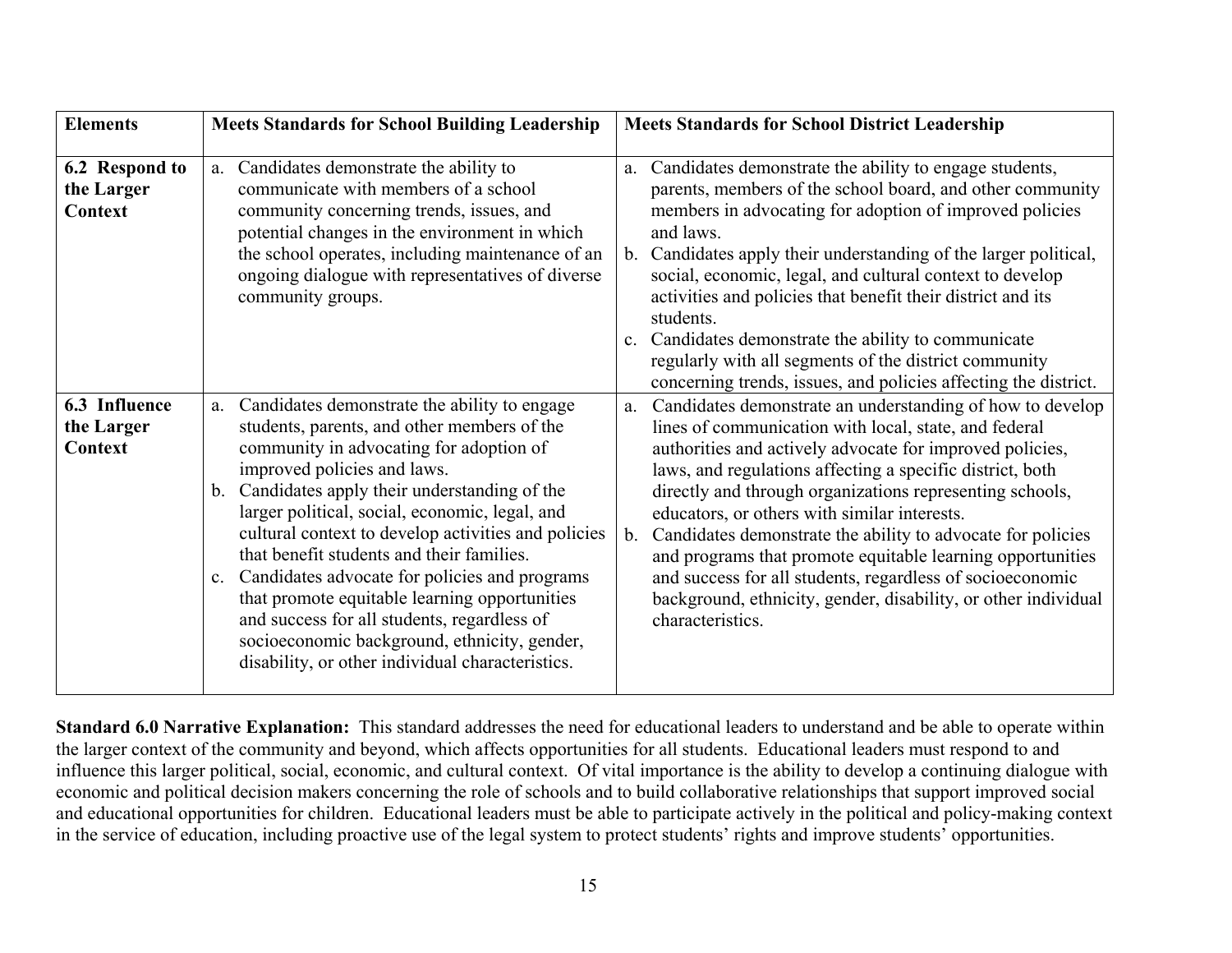## **Examples of Promising Practices for Candidate Performance Activities:**

Candidates are required to interview state legislators and/or lobbyists and present a report about the state's strategies used to influence change.

Candidates are required to participate in a simulated public debate about the pros and cons of selected international educational practices compared to practices in the United States.

Additional activities can be found beginning on page 25 of the *Instructions to Implement Standards for Advanced Programs in Educational Leadership* document*.* 

**Standard 7.0: Internship. The internship provides significant opportunities for candidates to synthesize and apply the knowledge and practice and develop the skills identified in Standards 1-6 through substantial, sustained, standards-based work in real settings, planned and guided cooperatively by the institution and school district personnel for graduate credit.** 

| <b>Elements</b> | <b>Meets Standards for School Building Leadership</b>                                                                                                                                                                                                                                                                                                                                                                                                                                                                                                                 | <b>Meets Standards for School District Leadership</b>                                                                                                                                                                                                                                                                                                                                                                                                                                                                                                                                                         |
|-----------------|-----------------------------------------------------------------------------------------------------------------------------------------------------------------------------------------------------------------------------------------------------------------------------------------------------------------------------------------------------------------------------------------------------------------------------------------------------------------------------------------------------------------------------------------------------------------------|---------------------------------------------------------------------------------------------------------------------------------------------------------------------------------------------------------------------------------------------------------------------------------------------------------------------------------------------------------------------------------------------------------------------------------------------------------------------------------------------------------------------------------------------------------------------------------------------------------------|
| 7.1 Substantial | Candidates demonstrate the ability to accept<br>a.<br>genuine responsibility for leading, facilitating,<br>and making decisions typical of those made by<br>educational leaders. The experience(s) should<br>provide interns with substantial responsibilities<br>that increase over time in amount and<br>complexity and involve direct interaction and<br>involvement with staff, students, parents, and<br>community leaders.<br>b. Each candidate should have a minimum of six-<br>months (or equivalent, see note below) of full-<br>time internship experience. | Candidates demonstrate the ability to accept genuine<br>a.<br>responsibility for leading, facilitating, and making<br>decisions typical of those made by district leaders. The<br>experience(s) should provide interns with substantial<br>responsibilities that increase over time in amount and<br>complexity and involve direct interaction and<br>involvement with staff, school board members, students,<br>parents, and school and community leaders.<br>Each candidate should have a minimum of six-months<br>$\mathbf{b}$ .<br>(or equivalent, see note below) of full-time internship<br>experience. |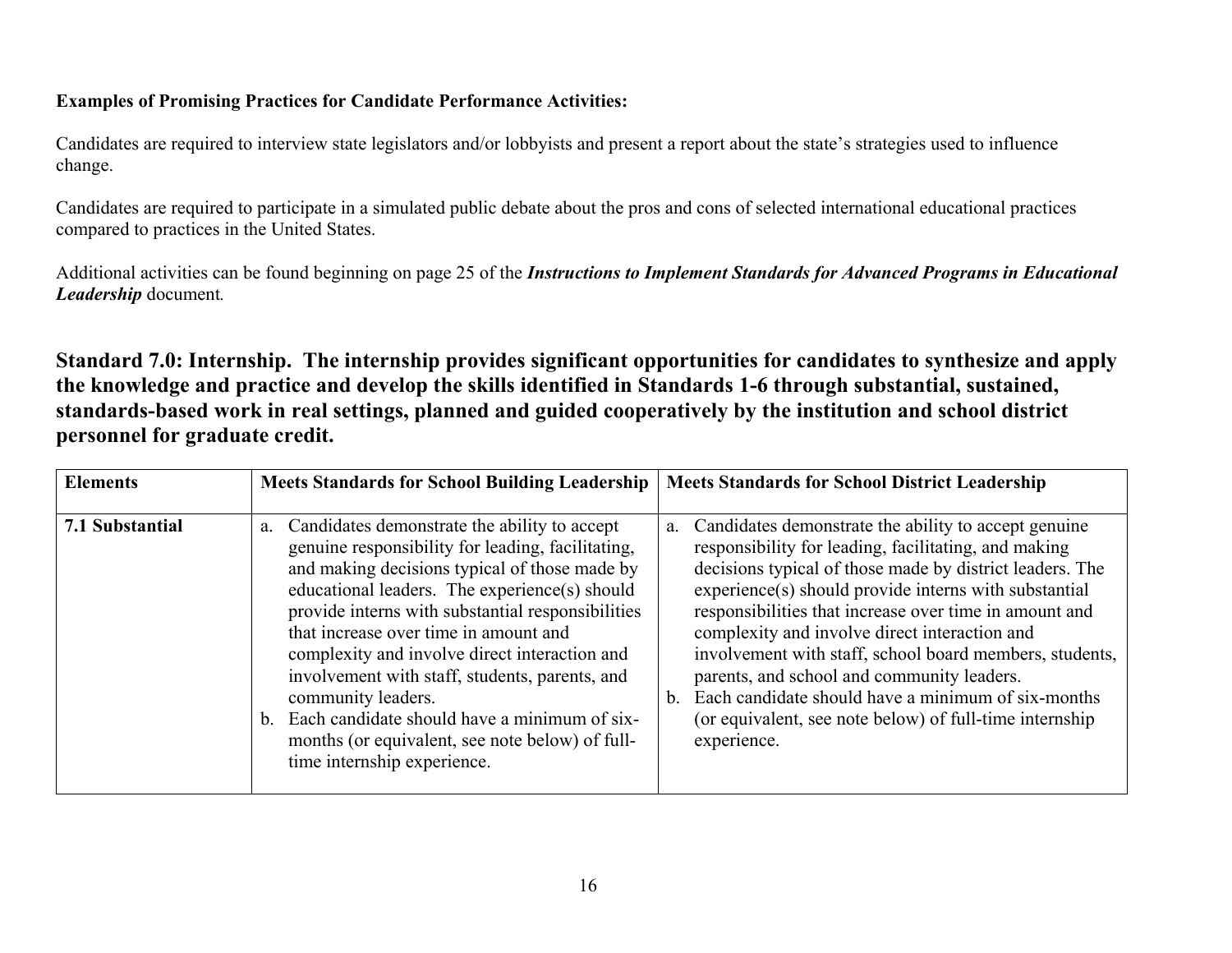| <b>Elements</b>                                | <b>Meets Standards for School Building Leadership</b>                                                                                                                                                                                                                                                                                                                                                                                  | <b>Meets Standards for School District Leadership</b>                                                                                                                                                                                                                                                                                                                                                                                   |
|------------------------------------------------|----------------------------------------------------------------------------------------------------------------------------------------------------------------------------------------------------------------------------------------------------------------------------------------------------------------------------------------------------------------------------------------------------------------------------------------|-----------------------------------------------------------------------------------------------------------------------------------------------------------------------------------------------------------------------------------------------------------------------------------------------------------------------------------------------------------------------------------------------------------------------------------------|
| 7.2 Sustained                                  | Candidates participate in planned intern<br>a.<br>activities during the entire course of the<br>program, including an extended period of time<br>near the conclusion of the program to allow for<br>candidate application of knowledge and skills<br>on a full-time basis.                                                                                                                                                             | Candidates participate in planned intern activities during<br>a.<br>the entire course of the program, including an extended<br>period of time near the conclusion of the program to<br>allow for candidate application of skills and knowledge<br>on a full-time basis.                                                                                                                                                                 |
| 7.3 Standards-based                            | a. Candidates apply skills and knowledge<br>articulated in these standards as well as state<br>and local standards for educational leaders.<br>b. Experiences are designed to accommodate<br>candidates' individual needs.                                                                                                                                                                                                             | Candidates apply skills and knowledge articulated in<br>a.<br>these standards as well as state and local standards for<br>educational leaders.<br>b. Experiences are designed to accommodate candidates'<br>individual needs.                                                                                                                                                                                                           |
| <b>7.4 Real Settings</b>                       | a. Candidates' experiences occur in multiple<br>settings that allow for the demonstration of a<br>wide range of relevant knowledge and skills.<br>Candidates' experiences include work with<br>$b_{-}$<br>appropriate community organizations such as<br>social service groups and local businesses.                                                                                                                                   | Candidates' experiences occur in multiple district<br>a.<br>administrator settings and allow for the demonstration<br>of relevant knowledge and skills.<br>Candidates' experiences include work with appropriate<br>$b_{-}$<br>community organizations, parent groups, and school<br>boards.                                                                                                                                            |
| 7.5 Planned and<br><b>Guided Cooperatively</b> | a. Candidates' experiences are planned<br>cooperatively by the individual, the site<br>supervisor, and institution personnel to provide<br>inclusion of appropriate opportunities to apply<br>skills, knowledge, and research contained in the<br>standards. These three individuals work<br>together to meet candidate and program needs.<br>b. Mentors are provided training to guide the<br>candidate during the intern experience. | Candidates' experiences are planned cooperatively by<br>a.<br>the individual, the site supervisor, and institution<br>personnel to provide inclusion of appropriate<br>opportunities to apply skills, knowledge, and research<br>contained in the standards. The three individuals work<br>together to meet candidate and program needs.<br>Mentors are provided training to guide the candidate<br>b.<br>during the intern experience. |
| 7.6 Credit                                     | Candidates earn graduate credit for their intern<br>a.<br>experience.                                                                                                                                                                                                                                                                                                                                                                  | Candidates earn graduate credit for their intern<br>a.<br>experience.                                                                                                                                                                                                                                                                                                                                                                   |